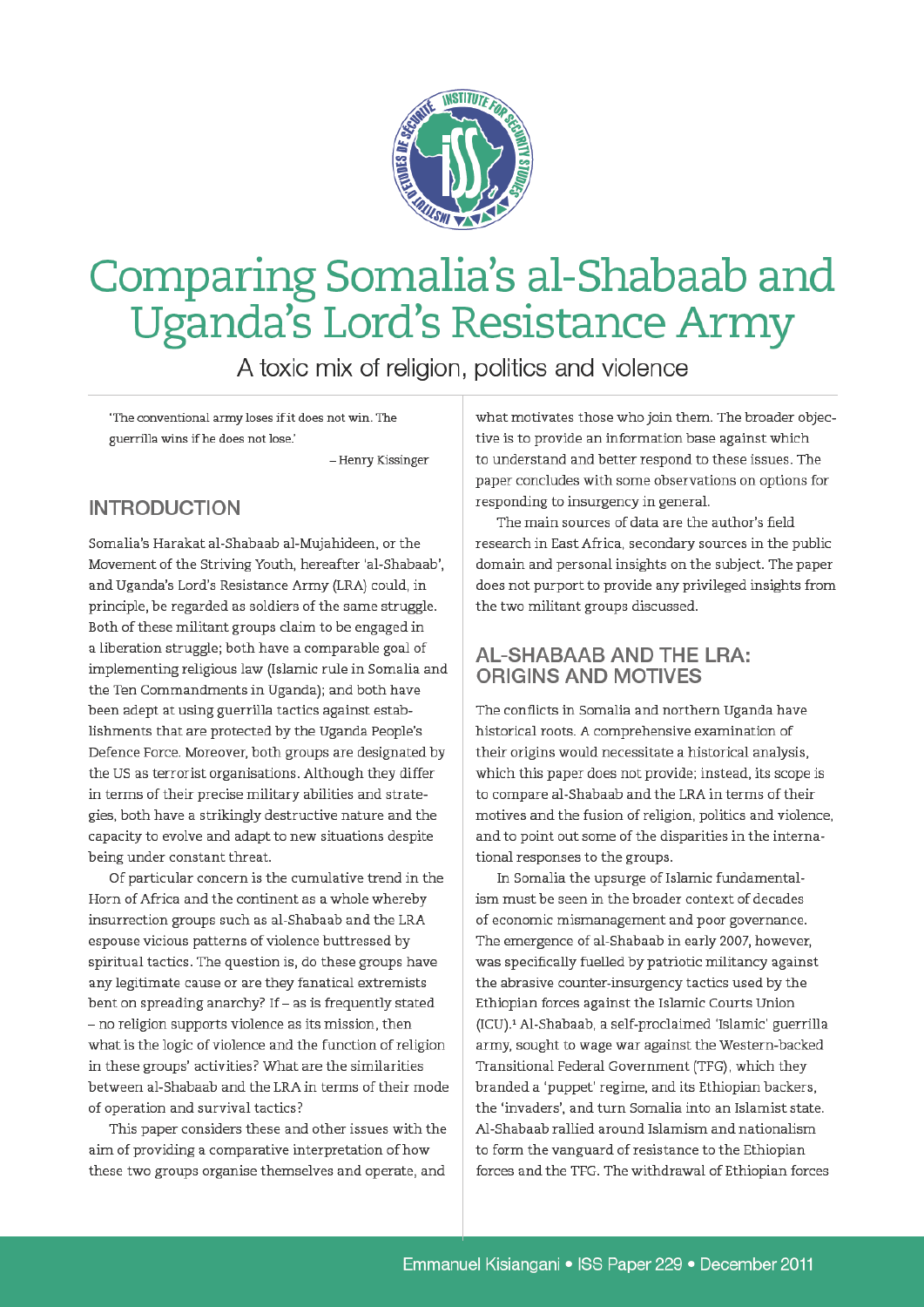

Map 1 Map of the Horn of Africa

Source http://www.lib.utexas.edu/maps/africa/uganda\_pol\_2005.jpg

RWANDA

TANZANIA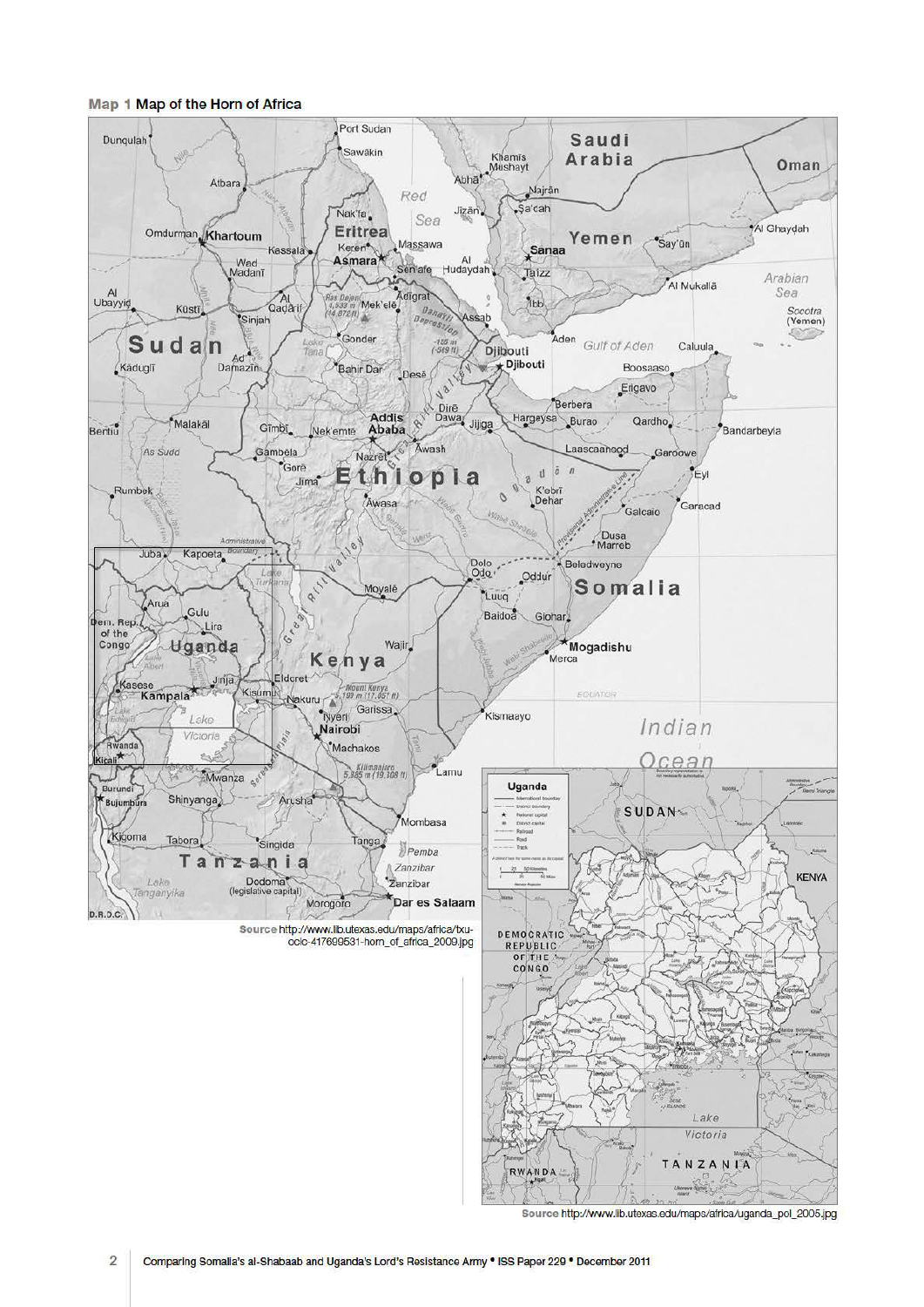between December 2008 and January 2009 shifted al-Shabaab's target to the TFG and the African Union Mission in Somalia (AMISOM) forces.

The LRA, on the other hand, emerged entirely out of Uganda's internal circumstances. Historically, Uganda's economic power rested in the southern part of the country for a number of reasons, including colonial-era policies, whereas most of the military elite and key political figures came from the north.2 This situation partitioned the country's northern and southern regions into different economic zones. A large area of the country south of Lake Kyoga was designated as land for growing cash crops and industrial zones, while the territory north of Lake Kyoga was designated as a labour reserve. The fragmentation was compounded by the economic-cum-administrative policy that left the civil service dominated by the Baganda ethnic group from the south, while the army was controlled by the Acholi and other northern ethnic groups. This policy created economic disparities between Uganda's north and south. These fractures were inherited by post-colonial regimes, which, however, did little to rectify the situation. Motivated by the perceived bias against and marginalisation of his northern region,3 Joseph Kony and his LRA, a self-proclaimed Christian guerrilla army, instigated an armed rebellion against the Ugandan government in the mid-1980s. This was after President Yoweri Museveni's National Resistance Movement, then perceived as a southern rebel group, had overthrown the government of Tito Okello, a northerner. A handful of fighters from the north resisted the takeover and continued to fight.4

Historically, Uganda's economic power rested in the southern part of the country for a number of reasons, including colonialera policies, whereas most of the military elite and key political figures came from the north

The LRA initially operated in northern Uganda and parts of southern Sudan, but relocated to the forests of the Garamba Reserve in the Democratic Republic of Congo (DRC) in October 2005 and, as discussed later, subsequently dispersed into the Central African

Republic (CAR) and parts of southern Sudan after a joint military operation in 2008–2009 by Ugandan, DRC and southern Sudanese forces backed by the US. This offensive was codenamed Operation Lightning Thunder.

A common factor in al-Shabaab and the LRA is the central role played by religion in their activities. Both groups have claimed to foster the noble cause of reinstating religious values. Al-Shabaab has sought to establish a theocratic state based on Sharia law; the LRA started off by seeking to establish a theocratic state based on the Ten Commandments and Acholi tradition. One might argue that the LRA is a Christian al-Shabaab, and al-Shabaab a Muslim version of the LRA. Besides their similar goals of implementing versions of religious law, both groups utilise religion, brainwashing and indoctrination to enlist support. And both groups employ terror, including amputations and other acts of violence, to advance their cause. There is a popular image that both al-Shabaab and the LRA are radical groups that operate on a fundamentalist, if not duplicitous, religious agenda. Supporters of al-Shabaab, however, perceive that the brutality, such as amputation, is not motivated by pure malice and the deliberate desire to humiliate, as is the case with the LRA, but by religious conviction and in the name of Sharia law. Supporters of al-Shabaab attempt to validate their position by claiming, for example, that the group does not condone immoral actions, such as rape, which the LRA has pursued indiscriminately.

Nevertheless, the two groups display a number of differences. For instance, the LRA now seems to have abandoned its political agenda and is no longer interested in rallying popular support, unlike al-Shabaab. The LRA's primary motivation now seems to be the daily survival of its members, which it achieves by means of terror and pillaging. The two groups also have different levels of ability and sophistication. Despite its susceptibility to clan politics, internal divisions and shifting alliances, al-Shabaab still controls much of southern and central Somalia.5 The LRA, on the other hand, since 2006 has abandoned its struggle for control over territory and left northern Uganda as a result of increasing pressure from the Ugandan defence forces. One thing is certain, however: both groups are still given to violence and often destructive methods of pursuing their cause, and have succeeded in creating violence and fear within and beyond their claimed boundaries.

#### LEADERSHIP AND ORGANISATIONAL STRUCTURES

Both al-Shabaab and the LRA have some form of hierarchical leadership, although few details are known about the groups' inner operations. Al Shabaab's leadership,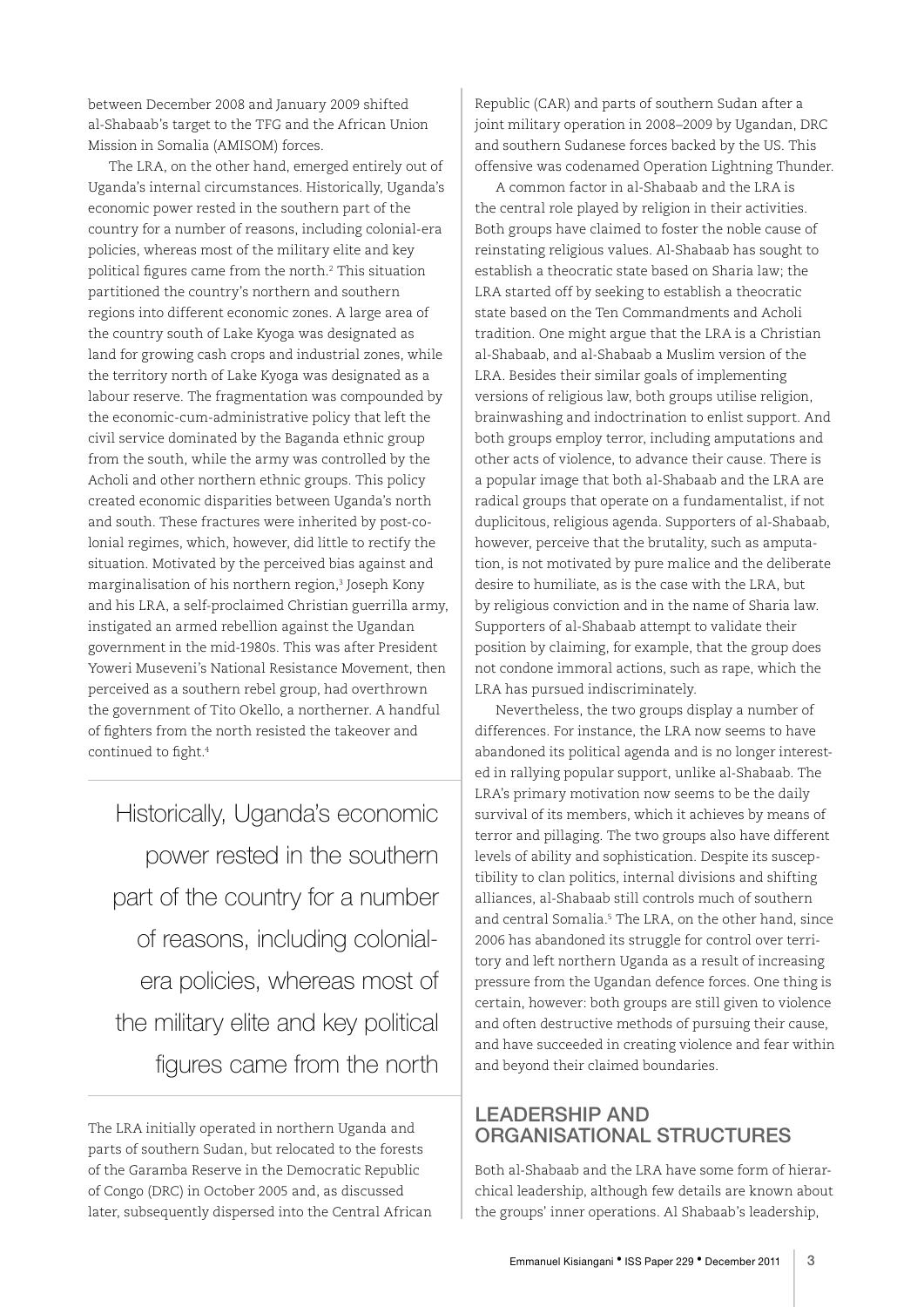in particular, is said to be neither unitary nor very cohesive, and at lower levels it functions largely under autonomous commands.

Unlike the LRA, al-Shabaab has both Somali nationals and a contingent of foreigners in its leadership structures.6 The foreigners within the group's leadership include Sheikh Muhammad Abu Fa'id, a Saudi citizen who also serves as al-Shabaab's top financier and 'manager'; Abu Musa Mombasa, a Pakistani national who serves as the group's chief of security and training; Omar Shafik Hammami, known by the pseudonym Abu Mansoor Al-Amriki, a US citizen who serves as a military commander, recruiter and propagandist; and Mahmud Mujajir, a Sudanese citizen who is said to serve as al-Shabaab's head of recruitment of suicide bombers. Aside from the foreigners in its leadership ranks, the group has recruited foreign jihadists from Afghanistan, Yemen, the US, the UK and even Sweden.7

At the local level, al-Shabaab's operations are coordinated by village and religious leaders responsible for independent cells and with control over distinct geographic areas; and these cells have their own political and military commanders

Within the group's command structures, local leaders include Sheikh Ibrahim Haji Jama Mee'aad 'al-Afghani' (Abubakar al-Seyli'i), who, reports suggest, has replaced Ahmed Abdi Godane as the Amir, or commander, of al-Shabaab.8 Al-Afghani is also the governor of Somalia's Kismayo administration. His deputy is said to be Sheikh Mukhtar Robow 'Abu Mansoor' – one of the group's key strategists and the regional commander in charge of Bay and Bakool. Others are Sheikh Fuad Mohammed Khalaf 'Shangole', said to be the third most important leader, and Sheikh Ali Mohamud Raghe 'Dheere', who was instrumental in the establishment of the ICU in 1996 and is currently the group's official spokesman.

At the local level, al-Shabaab's operations are coordinated by village and religious leaders responsible for independent cells and with control over distinct geographic areas; and these cells have their own political

and military commanders. The operational autonomy of the cells allows each commander to pursue his own military strategy and administrate the areas independently. This decentralisation also makes the group difficult to eliminate. The lack of clear command and control structures has allowed al-Shabaab to survive the killing of some of its commanders, such as senior operatives Abu Talha al-Sudani in 2007, Saleh Ali Saleh Nabhan in 2009 and Fazul Abdullah Mohamed in June 2011. The localised nature of al-Shabaab's leadership has allowed the group to manage clan disagreements by keeping them under control. Indeed, the communitylevel operations seem to be a fundamental element in al-Shabaab's strategy to sustain its activities. The group is always trying to expand its local-community infrastructure and support.<sup>9</sup> On the other hand, in a number of cases this autonomy has led to poor discipline within the group's ranks, which, in turn, has resulted in cruel actions taken against ordinary civilians. Bruton states that al-Shabaab has many factions and that sometimes it is illiterate children rather than radical leaders who often commit disturbing acts of violence, including beheadings, amputations and the extraction of teeth for gold fillings.10 Al-Shabaab's military forces are estimated at between 3 000 and 7 000, with most of its rank and file said to be from Somalia's central and southern regions, although it has also enlisted a number of foreign jihadists from various countries, as mentioned earlier.

In short, al-Shabaab's leadership, despite differences over clans, tactics and ideology – and particularly between those who seek a closer alignment with foreign jihad organisations and those who want to pursue a narrower Somali agenda – seems to have been better organised in managing its internal divisions compared with the internationally backed TFG. Al-Shabaab is said to always take clan sensitivities into consideration, and although its strict interpretation of Islam and notions of justice are questioned by sections of Somali society, there are those who argue that it has contributed to the reduction of corruption and crime in areas it controls.

The LRA, on the other hand, operated with lethal effectiveness during its peak largely due to the group's clear command structure and the ability of its leader, Kony, to assert and maintain control over his top leadership and rank-and-file fighters. Under Kony's leadership, the LRA has been operating in small subgroups in the weakly governed border zones adjacent to the CAR, the DRC, Sudan and South Sudan. Over the past several years, however, the LRA has lost a number of its top leaders in battle or through defection.<sup>11</sup> The group's second in command, Vincent Otti, is said to have been killed in late 2007 on Kony's orders, and Raska Lukwiya, the third-highest ranking leader of the group, was shot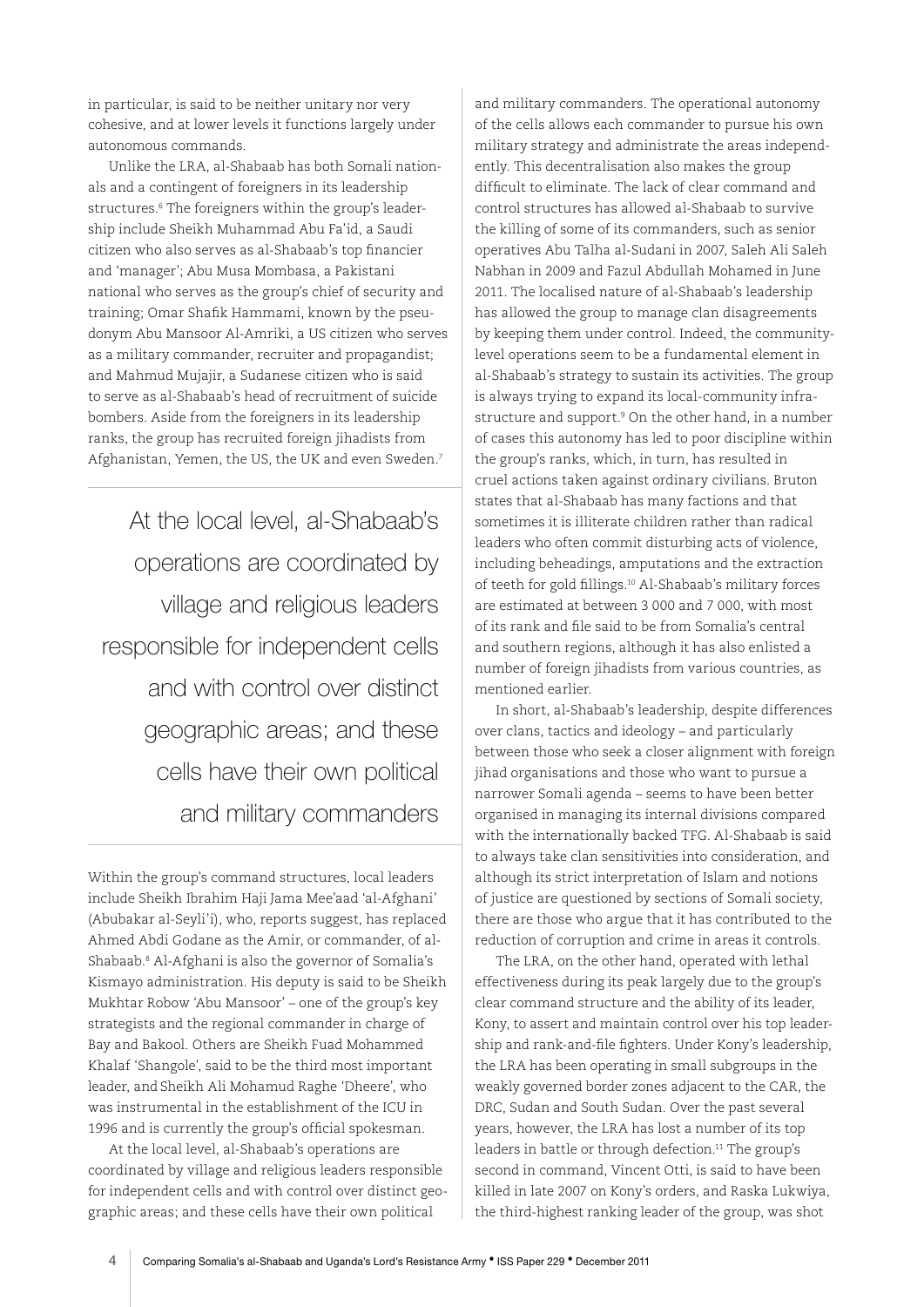dead in a battle with the Ugandan military in August 2006.12 There are conflicting reports about another commander, Okot Odhiambo. Some reports suggest he too was killed, in April 2008, although the latest report of the Geneva-based Small Arms Survey<sup>13</sup> suggests that he, along with Brigadiers Caesar Achellam, 'Nixman' Opuk Oryang and Dominic Ongwen – who, together with Joseph Kony, form the LRA's high command – is still at large. Joseph Kony has stayed on as the militia's 'absolute leader' and controls all facets of its life in the bush. Many in the group believe Kony possesses mystical powers. This leadership structure is different from al-Shabaab's, which has managed to build autonomous local administrations that follow clan factions – although these lower structures sometimes operate independently. The size of the LRA's force has reportedly dwindled from its peak of an estimated several thousand fighters in 2003 to roughly 200-400 fighters today.<sup>14</sup>

Both groups' potential to cause destruction lies in their flexibility as organisations with multiple cells that fight elusively, without trying to defend terrain. Depending on their leaders' dictates, the groups remain largely free to do as much or as little fighting as they choose, when and where they choose. They can, therefore, harass their opponents, who have superior strength, through ambushes and then disperse into the civilian population. Like many militant groups around the world, however, neither al-Shabaab nor the LRA has ever publicly spelt out a clear political agenda other than a loosely articulated vision of a society that abides by religious tenets. Perhaps given that they are not organised political parties, such a programme should not be expected.

The size of the LRA's force has reportedly dwindled from its peak of an estimated several thousand fighters in 2003 to roughly 200–400 fighters today

#### REGIONALISATION OF THE PROBLEM

Both al-Shabaab and the LRA have managed to extend their activities beyond their own national borders, thereby creating regional problems. The impact of their activities has been particularly pronounced for immediately neighbouring countries because of the proxy wars involved.

In the case of al-Shabaab, there has been increasing concern about its expanding reach and the fact that the group has been actively recruiting nationals from neighbouring countries and beyond to fight its cause. Although Bronwyn Bruton has argued that al-Shabaab is not a transnational terrorist organisation,<sup>15</sup> the 2010 attack at a sports club in Kampala, Uganda, in which nearly 70 football fans watching a World Cup soccer match were killed, conveyed a message to the international community that the group was able to avenge its grievances outside Somalia's borders. The group said that the attack aimed to punish Uganda for sending troops to Somalia through AMISOM. This was the first attack carried out by al-Shabaab outside Somalia. Burundi, the only other country with peacekeeping troops in Somalia, apparently escaped similar attacks at the time because suspected al-Shabaab suicide bombers were intercepted at the Rwandan–Burundian border. And, as observed later, the decision by Kenya to launch a military incursion into Somalia in October 2011 raises the possibility of increased cross-border al-Shabaab attacks, particularly on Kenyan soil, as already witnessed in the grenade explosions that subsequently took place in Nairobi, Kenya.

To extend its geographic scope, al-Shabaab has gone on a recruitment drive. It is aggressively trying to recruit non-Somali expatriates in neighbouring countries and Somalis from as far away from its home territory as the US, Canada, UK, Sweden, and the Netherlands – as well as hardened fighters from the conflicts in Iraq and Afghanistan.

Al-Shabaab has also openly aligned itself with al-Qaeda's ideology in an attempt to garner more support.16 Broadly speaking, al-Shabaab has in the past espoused transnational goals, including seeking to establish an Islamic caliphate in Africa, but recently this has featured less prominently. In light of the large scale of the Somali diaspora and the increasing enlistment of foreign fighters to al-Shabaab's ranks, it remains unclear whether the group's objective is still only about establishing Sharia law in Somalia. Before its withdrawal from Mogadishu in August 2011, al-Shabaab had suffered defeats at the hands of AMISOM forces, and some argue the lull in transnational jihad rhetoric is partly because the group is going through a period of decline and is more preoccupied with local issues.

As regards the LRA, since being pushed out of northern Uganda in 2006 the group has been hopping over borders, terrorizing civilians for its own survival in the DRC, South Sudan and Uganda. In the recent past, most of the victims of the LRA attacks have been civilians in the Eastern and Western Equatoria regions of South Sudan. In March 2010, Ugandan intelligence reported that Kony was in the southern Darfur region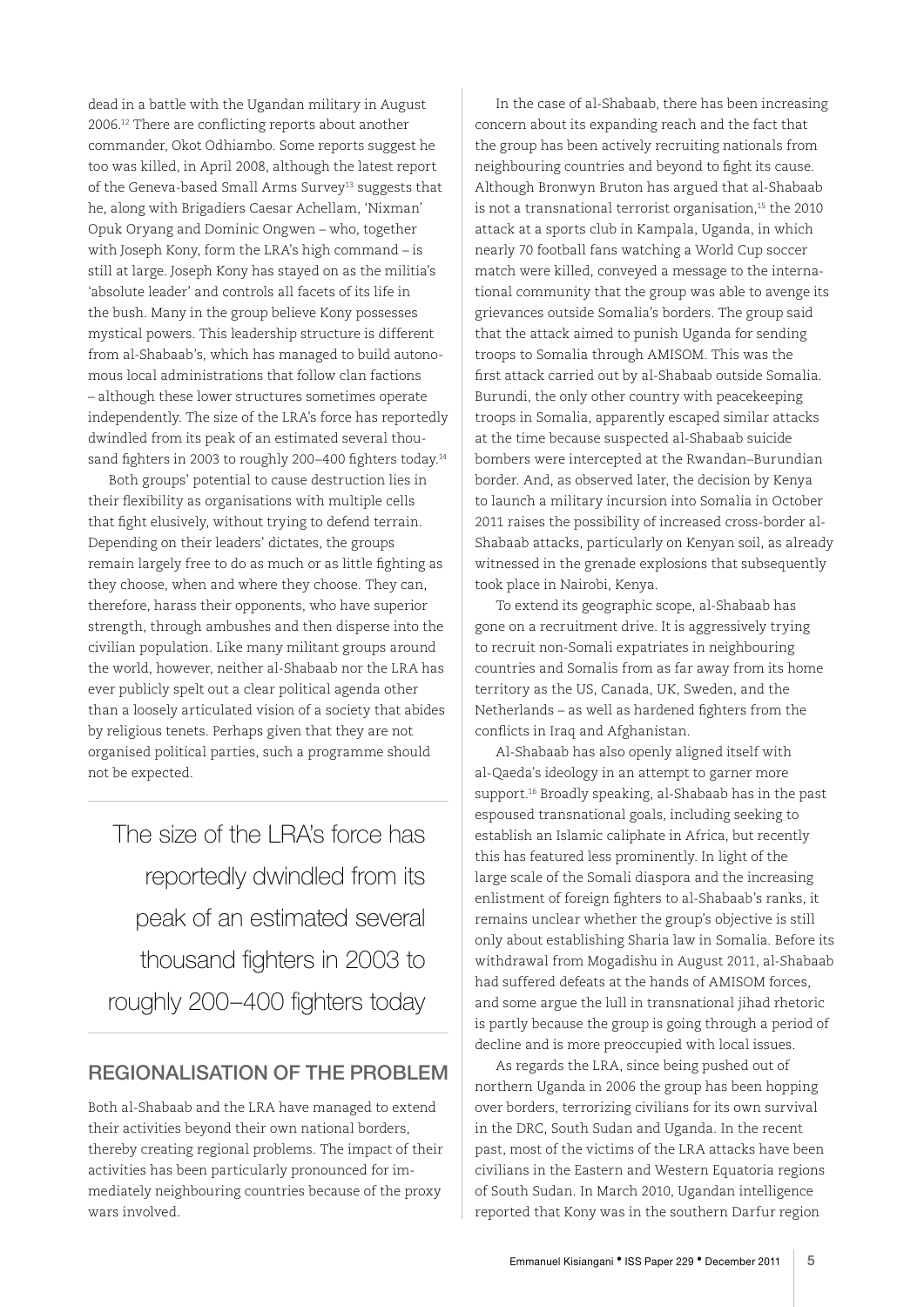of Sudan, hoping to receive support from his former benefactor, the government of Sudan, although it is now said that he has crossed back into the Central African Republic (CAR), where his remaining few forces are. With his fighters so scattered and mobile, it is difficult to pin down his exact whereabouts.

There are subtle differences in motives behind the regionalisation of conflict by the two groups. Unlike al-Shabaab, the LRA has never expressed transnational ambitions nor does it harbour or support international terrorists like al-Shabaab.

#### ROLE OF RELIGION AND LOGIC OF VIOLENCE

As observed earlier, both al-Shabaab and the LRA have exploited religion to advance their causes. Both groups have used religious teachings to justify or explain their political, and sometimes violent, acts or to gain recruits. For both groups, the spiritual discourse has acted as a medium through which political grievances are framed. Both groups are led by clerical heads – the LRA is led by Kony, the self-declared 'spokesperson' of God and a spirit medium, while al-Shabaab's leadership structure, referred to earlier, is composed of sheikhs and imams.

The LRA's doctrine, based on the Ten Commandments and an emphasis on Acholi tradition, has meant that the LRA adheres to a unique spiritual order that is not questioned

As for the LRA, Kony's leadership is based on claims of personal revelations from God and mystical charisma. Little is known about his past, other than that he is a former altar boy from Gulu, northern Uganda, who claimed to have had a vision while working in the fields. Kony believes that he is a prophet sent by God to purify the people of Uganda and create a bastion of peace. Kony originally called his group the Uganda People's Democratic Christian Army (UPDCA). The name was later changed to Uganda Christian Democratic Army (UCDA), and finally, in late 1991, to the LRA. The group has combined apocalyptic spiritualism with opportunistic politics and warlordism. For instance, Kony's decision to continue fighting the government of Uganda was unpopular with the LRA, and commanded little public support. With a lack of support from his own region and virtually no material resources, Kony's group took to looting people's homes for supplies and abducting young people to serve as fighters, servants and 'wives'.18 The group's physical violence against civilians was extreme, its aim to instil terror in the population and dissuade them from collaborating with the government.19

The LRA's doctrine, based on the Ten Commandments and an emphasis on Acholi tradition, has meant that the LRA adheres to a unique spiritual order that is not questioned. Kony projected himself as a character that possessed a number of spirits and introduced rules within the organisation that had to be strictly obeyed. Those who did not respect Kony and the Ten Commandments risked being rendered vulnerable on the battlefield.<sup>20</sup> The spiritual order, therefore, constructs a perception of 'fearlessness and omnipotence'.21 It is a tactic that Kony used to maintain control and internal cohesion and to psychologically motivate combatants. The group is even said to have strong norms or sanctions prohibiting sexual violence against civilians, despite public reports suggesting otherwise.

Although religion is core to both al-Shabaab's and the LRA's activities and public diplomacy, this is not to suggest that the actions of the two groups can be attributed only to religious zeal. Both the LRA and al-Shabaab have been driven by real local grievances, and their main political agenda has been to dislodge internationally recognised governments in their countries. The question, however, is, how do these groups reconcile religion with violence? Are their followers mere psychopaths bent on spreading anarchy?

Not all followers of the LRA and al-Shabaab are senseless, irrational individuals twisted by hatred. Most of them, including the Somali suicide bombers, are rational, educated people. Frequently, their actions are products of a context-specific rational world. Given their political grievances, these groups view themselves

Al-Shabaab, like the ICU before it, believes that religious governance is the solution to Somalia's ills. It uses religion to generate the support of a Muslim people 'invaded by non-Muslim powers'.17 Indeed, leaders of al-Shabaab have not missed an opportunity to manipulate pejorative religious statements and buzzwords, such as *jihad* and fighting for the Muslims against invader 'infidels', to their advantage. They often use mosques to call for jihad, which is seen as obligatory. This *jihad* rhetoric has attracted support from external transnational networks of Islamic militants. The group also raises revenue through taxes, as discussed later, which is often justified as a religious duty.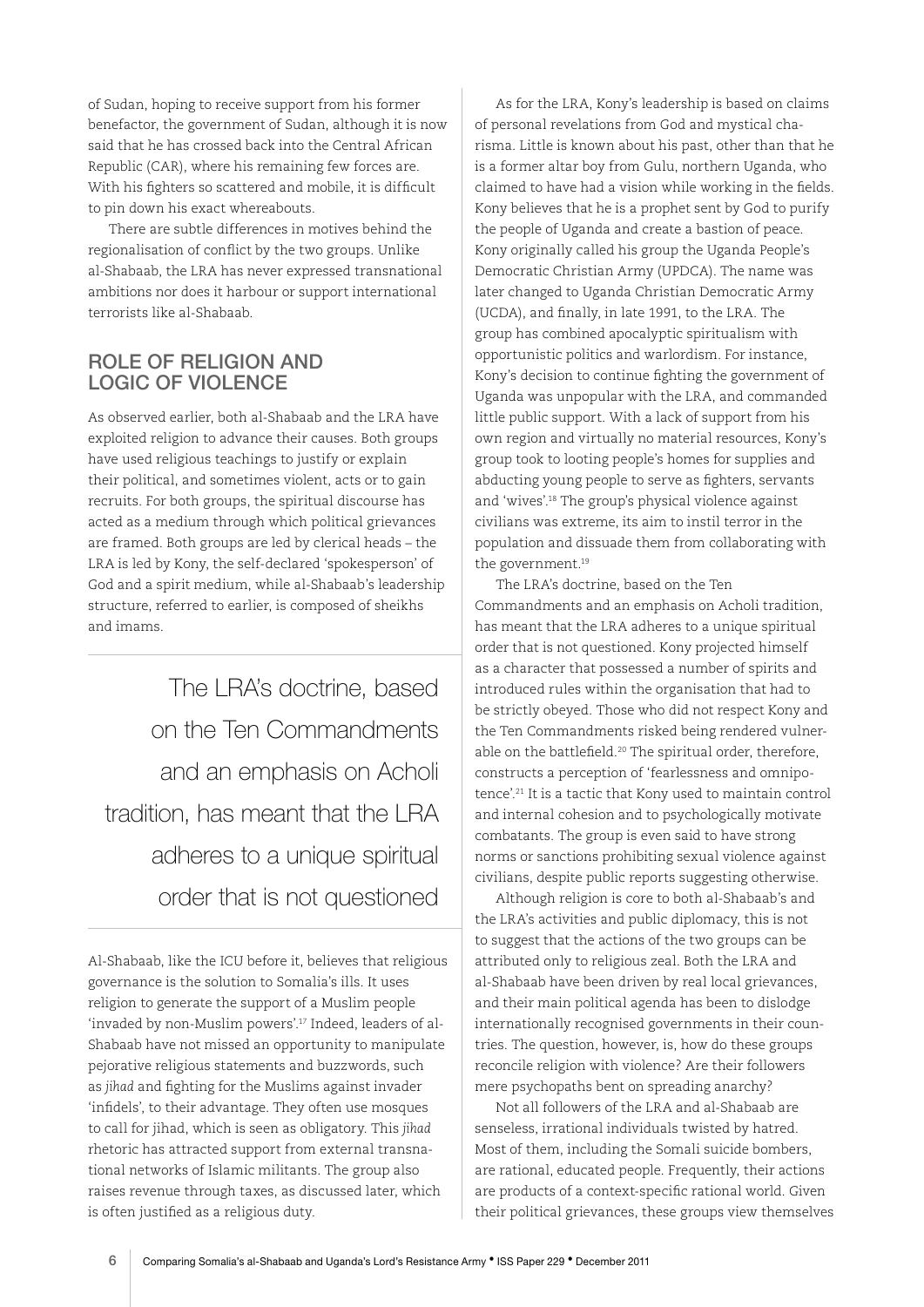not as attacking others, but as defending themselves against marginalisation (in the case of the LRA) and foreign domination (in the case of al-Shabaab). Religion becomes a rallying point for what these groups see as a crisis of weakness and despair. Followers, in their despair, find hope and consolation in the promise of religious victory. The understanding is that because God is on their side, it is impossible that their cause will fail. This provides the two groups with an eschatological dimension. In other words, the use of violence is but a small part in a process of cosmic conflict that may endure for centuries, but the end of which cannot be in doubt.22 In both northern Uganda and Somalia, there are large numbers of followers who generally interpret their political and moral situation along similar lines. It is easy for groups that feel marginalised, like the LRA, or threatened, like al-Shabaab, to generate acts of violence in the name of religion. Their violence is identified with the forces of good, while their opponents are demonised. In Somalia, there is even an increasing trend by al-Shabaab to sanctify suicide bombers and give them the status of martyrs.

For both the LRA and al-Shabaab, however, religion should only be seen as one incidental factor underpinning primarily geopolitical grievances. Their violent actions stem from political, not religious, conflict. Religion is only utilised as a mobilising factor. It is for this reason that some people believe that these groups have been abusing religious arguments to justify their acts. Professor Juergensmeyer argues that 'religion is not innocent. But it does not ordinarily lead to violence. That happens only with the coalescence of a peculiar set of circumstances – political, social, and ideological – when religion becomes fused with violent expressions of social aspirations, personal pride, and movements for political change.'23

For both the LRA and al-Shabaab, however, religion should only be seen as one incidental factor underpinning primarily geopolitical grievances

# RECRUITMENT STRATEGIES

Recruits have joined the two groups for different reasons and under different circumstances. Al-Shabaab usually recruits its members through religious

socialisation, obligatory conscriptions and by means of economic incentives. The group is said to identify people inclined to be sympathisers from Islamist groups. Recruitment in this case may be considered voluntary in the sense that the recruits are not openly compelled to join. The group will often entice new members by showing them an alternative way of life that makes the recruit more able to share his religion with new friends. Calls for conscription are often made in Quranic schools and other educational institutions. The economic appeal behind al-Shabaab's recruitment strategy was evident following the July 2010 bombings in Kampala – the majority of those arrested were found to be non-Somalis. Out of a total of 32 arrested suspects, there were 14 Ugandans, ten Kenyans, six Somalis, one Rwandan and one Pakistani. It is said that some of these fighters are lured by salaries; figures are estimated at between \$60 and \$200 a month for low-ranking officers.<sup>24</sup> It would appear salaries are paid on the 28th day of the month. New conscripts from Kenya have mainly been from non-Somali up-country youth and recent converts to Islam. These recruits go through indoctrination and training, and are ultimately given terrorist assignments to carry out. It seems that poverty, youth alienation and very high levels of youth unemployment in East Africa are the main reasons that some of these young men leave their countries to join al-Shabaab, which previously seemed to have enough money to remunerate them. Those who join al-Shabaab have to provide their identity and background details, including the telephone numbers of relatives. There are many internal regulations and any diversion of al-Shabaab's money to personal needs is said to incur the death penalty.

The LRA, on the other hand, conducts its recruitment mainly through raids and abductions. The LRA's activities were fairly limited from the organisation's inception until 1994. Then things changed between 1994 and 1995, when Khartoum began supplying Kony with weapons and land to build bases in direct response to the Ugandan government's support for the then Sudan People's Liberation Army. This support enlarged and invigorated the LRA, and rebel attacks and abductions escalated dramatically after 1996, and lasted for about ten years until the group relocated to Garamba in 2005 and subsequently scattered into the CAR and parts of southern Sudan after Operation Lightning Thunder in December 2008.25 At the height of this campaign, youths were typically taken by small roving groups of LRA rebels conducting raids on homesteads. For instance, from their Sudanese bases, rebels could venture into Uganda for weeks at a time in groups of roughly 15 to 20 fighters. Raiding parties had two aims: to raid homes along their paths for food and recruits, and, less often,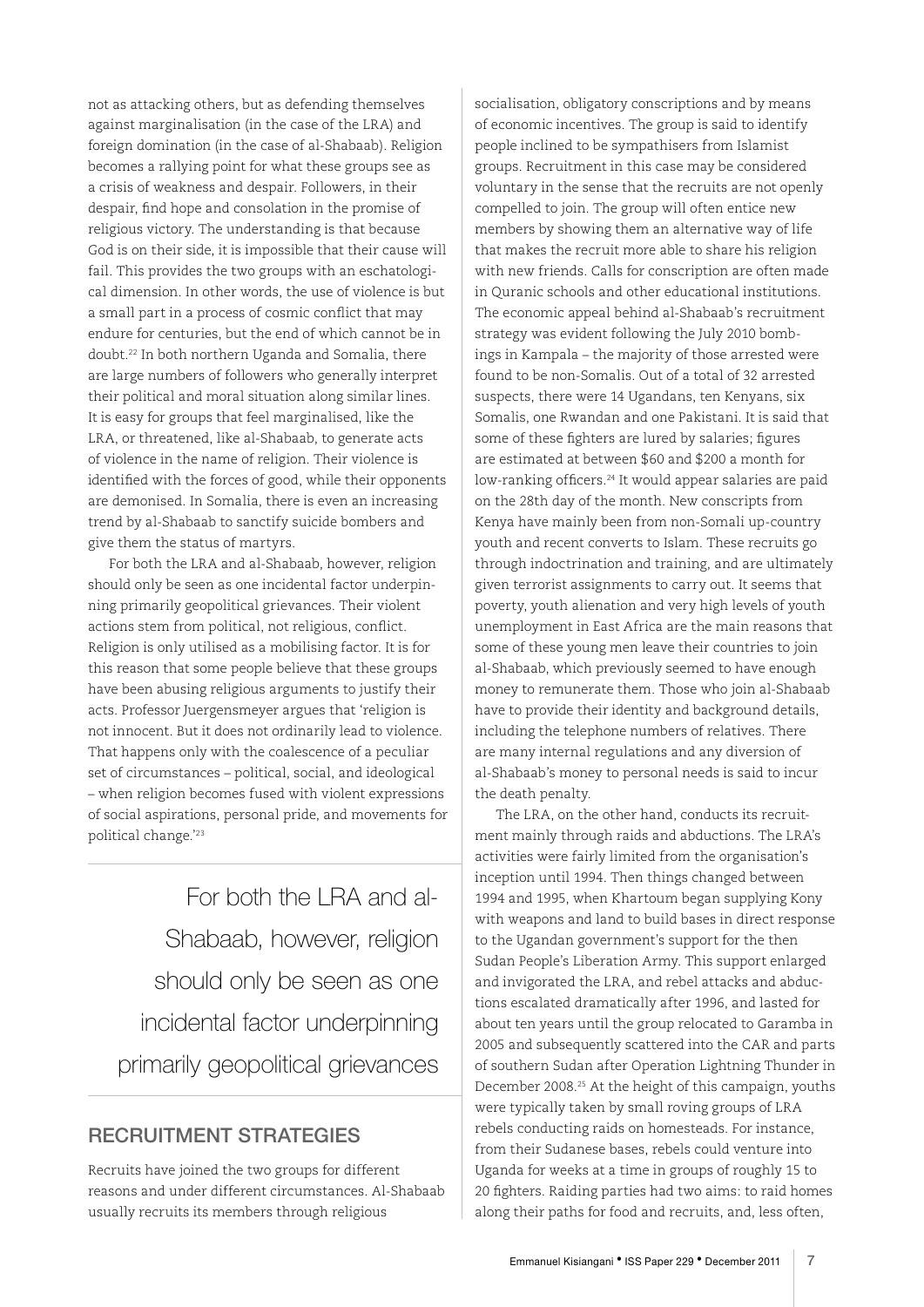to ambush government forces. Abduction parties were under instruction to release only young children and older adults, but to keep all adolescent and young adult males.26 The varied rates of female abductions were determined in part by commanders' demand for 'wives', whereas the demand for male abductions was steady. Analysis of LRA abduction by Beber and Blattman<sup>27</sup> suggests a second reason that younger abductees were preferred: they were less likely to run away. The younger the age at abduction, the more likely it was that an abductee (male or female) would be loyal to the LRA, the less likely they were to run away of their own volition and the more difficult it was, they reported, to escape. Younger abductees may also have been more easily indoctrinated. There are parallels here between the LRA and al-Shabaab's strategy of enforcing discipline and ideological commitment through screening, socialisation and indoctrination.

Both al-Shabaab and the LRA have largely avoided direct confrontation with regular military forces and instead resorted to unconventional guerrilla tactics

# ASYMMETRIC WARFARE

Both al-Shabaab and the LRA have largely avoided direct confrontation with regular military forces and instead resorted to unconventional guerrilla tactics. These two groups realise that they have neither a technical nor a tactical advantage to fight a direct war with better-equipped regular forces. By using unconventional warfare tactics, they certainly have an operational advantage insofar as they fight elusively, without trying to defend terrain against concerted attacks.

In its early years of insurgency, al-Shabaab employed traditional guerrilla-style tactics, such as isolated bombings and targeted killings of government and security officials. In recent years, however, the group has increasingly used suicide-bombing tactics, not previously employed. This has been attributed to the presence of foreign elements within the group.<sup>28</sup> Al-Shabaab is also said to have infiltrated the TFG's security and often know in advance every move that the TFG and AMISOM plan against them. Al-Shabaab fighters also have duplicate camouflage uniforms, making it difficult for the AMISOM forces to differentiate between them

and the Somali government troops. For its part, the LRA has abandoned its military warfare in Uganda, and now continues to prey on weaker targets in the civilian population, despite its dwindling numbers. Like al-Shabaab, the LRA gleans intelligence about the forces pursuing it while discouraging civilians from giving those forces intelligence in return. The strategy, particularly for al-Shabaab, seems to be to pursue a constant campaign of concealed attacks and inflict continual casualties among their superior opponents, demoralising them and eroding any semblance of legitimacy they might enjoy.

#### OPERATIONAL SUPPORT

This section focuses on al-Shabaab because it has more extensive financial and logistical support than the LRA.

Al-Shabaab, like all other radical groups, has various channels of military and financial support, which have developed over time. Al-Shabaab previously got some of its military hardware from the defecting TFG security forces. The group is also said to have received military and financial support from a number of governments in the region, including Eritrea's,<sup>29</sup> which has been fighting a proxy war with Ethiopia in Somalia. The Eritrean government has categorically denied these accusations.<sup>30</sup> The situation, nonetheless, mirrors the case of the LRA, which was said to have received protection, facilities for training and supplies from the government of Sudan, which was involved in a proxy war with Uganda. There are also reports that the secessionist government of the north-western Somaliland region has been supporting al-Shabaab and that its president, Ahmed M. Mahamoud Silanyo, was elected in June 2010 in large part because of support from a broad-based network of Islamists, including al-Shabaab.31

Unlike the LRA, which acquires its financial and operational support largely through forced labour, raids and the confiscation of goods, al-Shabaab has, significantly, created links with the local community and external contacts to sustain itself. Al-Shabaab's local financing is mainly through community-based support structures, such as mosques, local religious leaders and local community networks, which provide the group with much of its financial, logistical and operational requirements. The group is said to follow the Wahhabi Muslim edicts, which encourage financial jihad as a doctrine, to motivate local Somalis to make contributions.32 In other words, Somalis can join the jihad by donating or supplying the fighters' needs, such as food and temporary shelter. Al-Shabaab enjoys a level of sympathy among local communities, especially in places where it brings some form of justice and does not abuse ordinary citizens. Some southern and central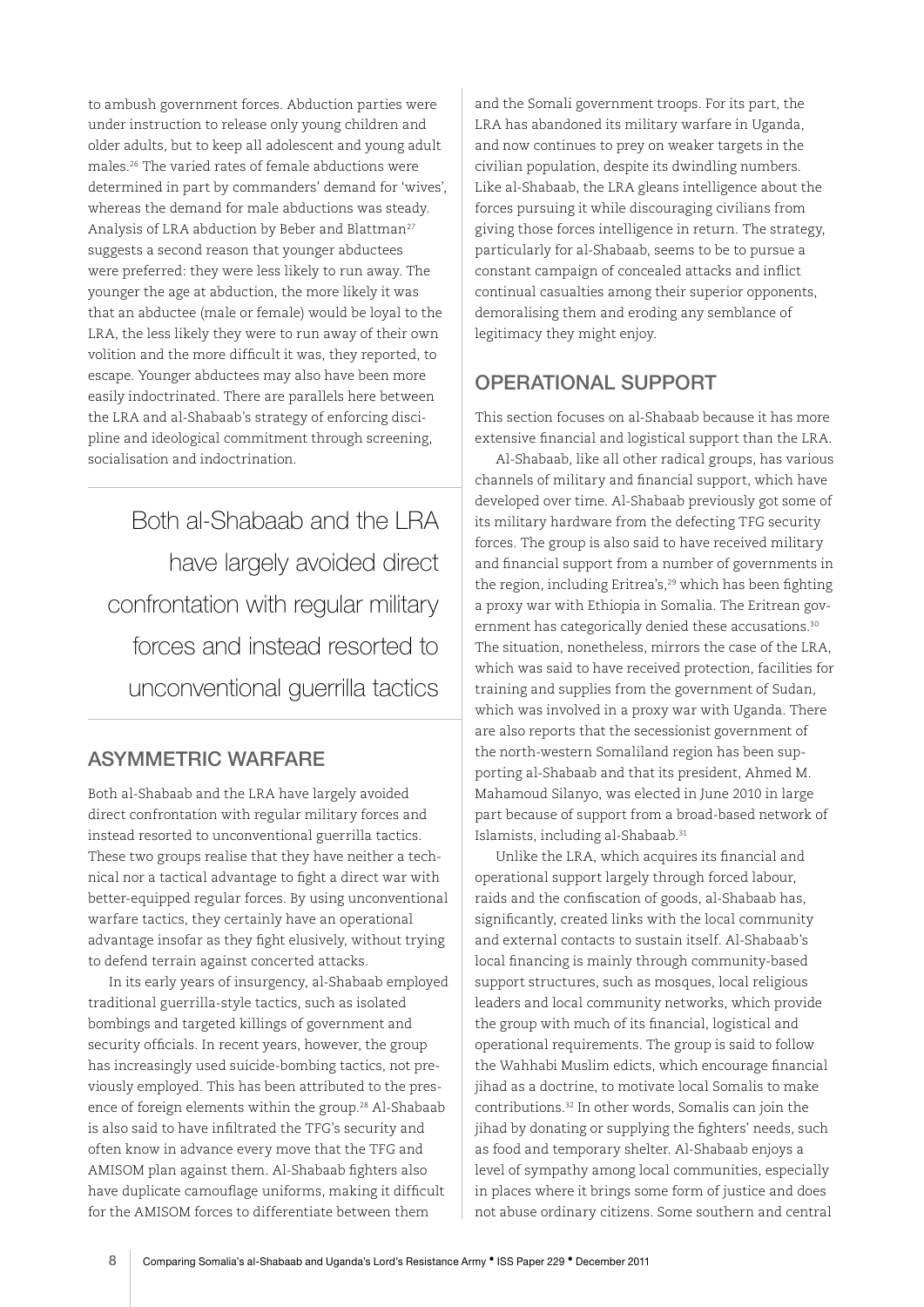Somalis believe that al-Shabaab is a genuine movement fighting to liberate Somalia from foreign occupation and the foreign proxy, the TFG. These people, therefore, feel they are making legitimate political and financial contributions, as well as giving moral support to al-Shabaab's operations. Contributing to jihad has many aspects whose common denominator is direct and indirect support of the Somali Islamic holy war through self-sacrifice. The group has also developed links with certain businessmen in southern Somalia who sell their products, such as charcoal, to the Middle East through the ports of Baraawe and Kismayo. Al-Shabaab, therefore, operates differently from the LRA, which for some time now has been exploiting the inability of the DRC, South Sudan and the CAR to control their border areas, and using small, fast-moving groups of fighters to attack unprotected villages to restock with food and clothes, and seize new recruits.

Al-Shabaab has seemed to show little interest in affiliations with Somali pirates and vice versa

Al-Shabaab has several other means of raising resources beyond those already mentioned. There are allegations that it receives support from charitable organisations in countries such as Saudi Arabia and other Gulf states. Examples cited include the World Assembly for Muslim Youth and the International Islamic Relief Organization. It also receives support from Somali businesses in the Gulf states, Europe, the US, Australia, New Zealand, Malaysia and Singapore.<sup>33</sup> Somalis in the diaspora also send contributions through money-transfer companies, such as Hawaala. Sipus has examined the manner in which al-Shabaab relies on remittances and business creation within the migrant diaspora to fund its operations.34 He observes that the organisation appeals to Somalis not because of their affinity with the organisation, but for economic and social reasons. Not only does al-Shabaab provide financial incentives for support, it also promotes 'the vision of the *ummah*, a unified Islamic state under shari'a law',<sup>35</sup> which attracts a level of popular support among Somali people both inside and outside the country.

Despite allegations linking al-Shabaab to piracy, the connection remains unclear. On the whole, however, al-Shabaab has seemed to show little interest in affiliations with Somali pirates and vice versa. This, explains Cohn, is largely due to clan differences. The pirates come from Somalia's Majourteen clan (also spelt Majeerteen, Majerteen, Macherten, or Majertain), a sub-clan of the Darod in Puntland and Somaliland, in the central and northern parts of the country; members of al-Shabaab are mainly from the Haber Gedir sub-clan of the Hawiye clan, among others, which are mainly based in Mogadishu and southern Somalia.<sup>36</sup> According to Cohn, the pirates are said to prioritise their clan affiliations above any ideological alliance. But it is also probable that the lack of links between the two groups is because of al-Shabaab's strict interpretation of Sharia law, which regards piracy as a vice that runs contrary to the tenets of Islam. Indeed, a number of pirate groups are said to have formed alliances against Islamist groups in places like Hobyo, roughly 100 kilometres up the coast from Xarardeere (a pirate town).<sup>37</sup> And it is revealing to note that over the last three years, al-Shabaab has never authorised pirates to use the ports it controls. This does not rule out the possibility that this situation may change, especially as al-Shabaab continues to face economic challenges, or the possibility of al-Shabaab benefiting indirectly from piracy, given that Somali pirates often share their ransoms with relatives and members of their communities.

#### PARADOX OF EXTERNAL RESPONSES

There are a number of salient parallels in the way actors have responded to al-Shabaab and the LRA, and the resulting contradictory outcomes. The case of Somalia, in particular, reflects a textbook situation of what one might call the paradox of external intervention. The irony today is that international efforts to prevent Islamic groups from seizing political power in Somalia have been exploited by al-Shabaab, not only in its discrediting of the moderate Islamic TFG (which was seen as the best prospect for stability when it took over in early 2009), but also in promoting its members as 'freedom fighters' and expanding their support. Indeed, al-Shabaab was radicalised and brought into prominence as a popular Islamist guerrilla movement following Ethiopia's invasion of Somalia in December 2006. The withdrawal of Ethiopian forces between late 2007 and early 2008 meant that al-Shabaab's legitimacy was threatened, and to retain the support of the people, the group shifted its focus to the TFG and AMISOM forces, and started providing services normally offered by the state in some areas that it controlled. Since 1991, most external interventions in Somalia have encountered resistance from locals, who view them as motivated by selfish interests and which only aggravate the situation in the country. Hence, the current internationally backed TFG has failed to create a broad-based government and looks like a Western proxy imposed upon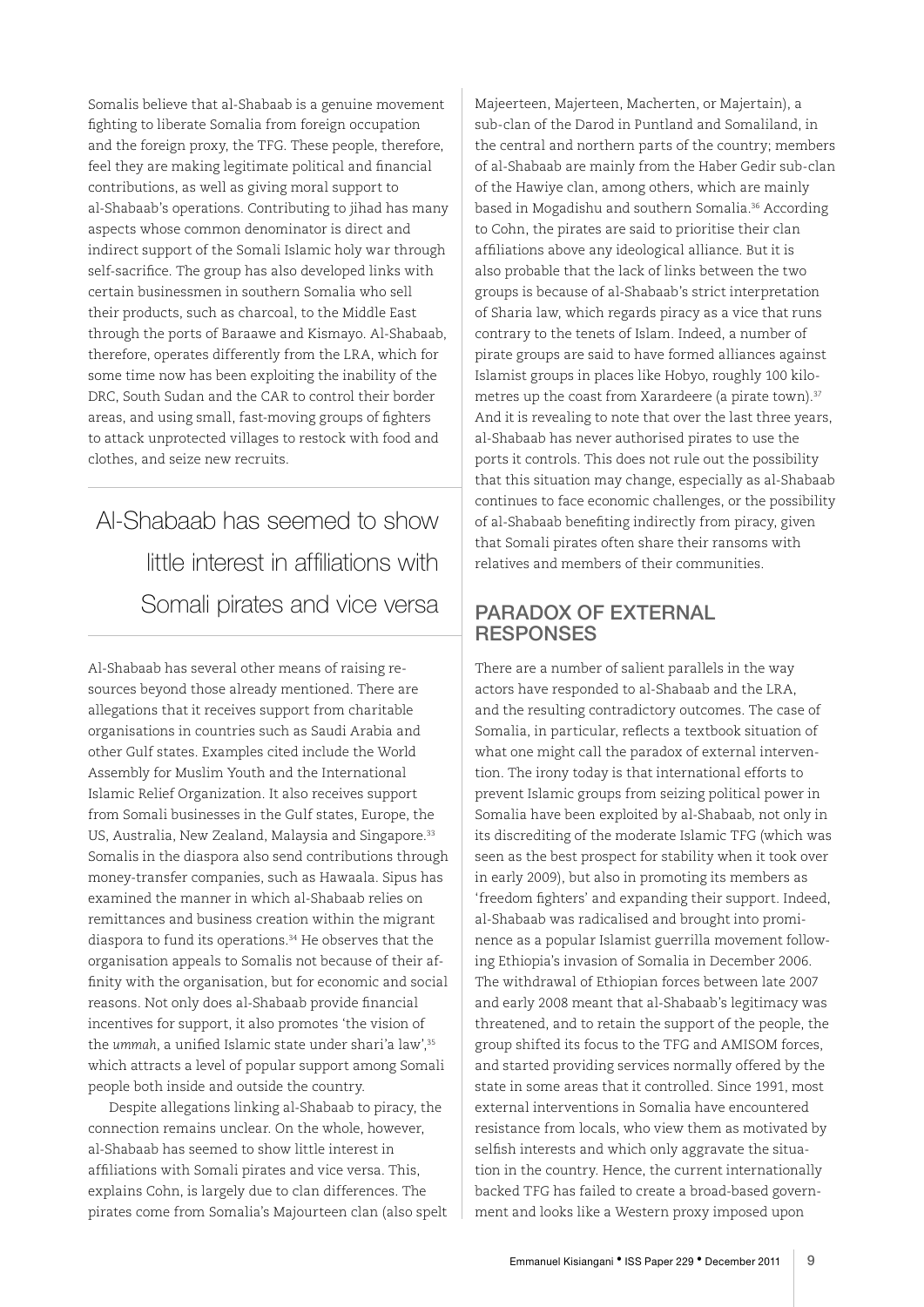the people. As long as al-Shabaab maintains popular support, it will retain all of its strategic advantages of mobility and legitimacy in its own eyes and in the eyes of the people, and it will be very difficult for any regular forces to eliminate it. A viable solution to dealing with al-Shabaab lies in winning over Somalia's civilian population (see the section below, 'Options for responding to counter-insurgency').

A viable solution to dealing with al-Shabaab lies in winning over Somalia's civilian population

External interventions to deal with the LRA have not fared any better. In 2006 Kony embarrassed a UN covert operation comprising US-trained Guatemalan special operatives who were meant to capture or kill him. The LRA slaughtered all the Guatemalans, beheaded the commander, set out into the DRC's Garamba National Park and took all their weapons, including heavy machine guns and grenade launchers.38 Five LRA soldiers are said to have died in the operation. Some reports indicate that the so-called Guatemalan disaster resulted in the deaths of about 40 elite counter-insurgency troops, although others put the death toll at eight.<sup>39</sup> In late 2008, the governments of the DRC, CAR and Uganda again launched a major military deployment, Operation Lightning Thunder, against the LRA forces. The operation forced LRA militia to disperse into other parts of the DRC, but failed to achieve its military objective of defeating the LRA. In retaliation, the LRA reportedly killed an estimated 1 000 people in the DRC and southern Sudan; more than 180 000 were displaced in the DRC.40 There have been various other efforts, especially by the US, to deal with the LRA. These include the 2008 initiative to train the Ugandan military in counter-terrorism; the passing of the Lord's Resistance Army Disarmament and Northern Uganda Recovery Act in 2010, which required the US government to develop a regional strategy in support of multilateral efforts to eliminate the LRA threat; and, more recently, the deployment of about 100 combat-equipped troops to the east and central African regions to help and advise governments that are struggling with the LRA. The US also seems to be changing tactics by stepping up intelligence operations and using third parties to deal with al-Shabaab and the LRA. The US no longer seems keen to establish a large combatant military presence to deal with the two militant groups. Lauren Ploch observes that the Obama administration is confronted by many of the same problems that vexed its

predecessors – 'balancing the risks of an on-the-ground presence' against the risks of using third parties to carry out the American strategy.<sup>41</sup>

The question of external intervention in Somalia was compounded by Kenya's incursion, codenamed Operation Linda Nchi (Swahili for 'protect the country'), on 16 October 2011. Until then, Kenya was the only state in East Africa and the Horn of Africa that had neither invaded, nor been invaded by, another country. The move by Kenya, East Africa's biggest economic power, followed the kidnappings of foreign tourists and aid workers that Kenyan officials blamed on al-Shabaab. Known more for its mediating role in the region and never having been at war since its independence in 1963, Kenya's military adventure left many wondering whether it would end up in retreat and failure like the previous interventions by the US and Ethiopia. For a country with a struggling economy and half its population living below the poverty line, Kenya's war in Somalia will certainly be an expensive affair given the country's limited resources. Furthermore, many people maintain that Kenya's military, despite its sophistication by regional standards, is inexperienced in dealing with the guerrilla-style warfare adopted by al-Shabaab. So far, Kenya's incursion has not raised the ire of Somalis, besides al-Shabaab, as was the case with Ethiopia's invasion in 2006. This is possibly because of the large number of Somalis in Kenya, who, firstly, view Kenya as having been hospitable to their families, and, secondly, believe Kenya's grievances in relation to the abductions are justified. Indeed, for decades, Kenya has offered asylum to Somalia's refugees fleeing from the political turmoil in their motherland. Most of these immigrants are now Kenyan citizens, having acquired their citizenship through either legal or illegal channels. The lack of demonstrations may also be explained by the fact that there are Somalis who do not agree with al-Shabaab's philosophy and activities. However, this situation could easily change should there be an increase in cases of civilian casualties as a result of Kenya's military attacks. Al-Shabaab would be sure to capitalise on such cases to inflame Somali emotions and rally support.

Although some Kenyans are happy that, for once, their country is flexing its muscles by using military power, Kenya would be better advised to pursue a quick solution, and hand over gained territory to the Somali government forces and other loyal troops. A long incursion is not only likely to be costly, but also more prone to end in failure.

In practical terms, the military campaigns against al-Shabaab and the LRA have inflicted substantial damage on these groups. A number of al-Shabaab leaders have been eliminated, and the military pressure on the LRA, aside from pushing the group out of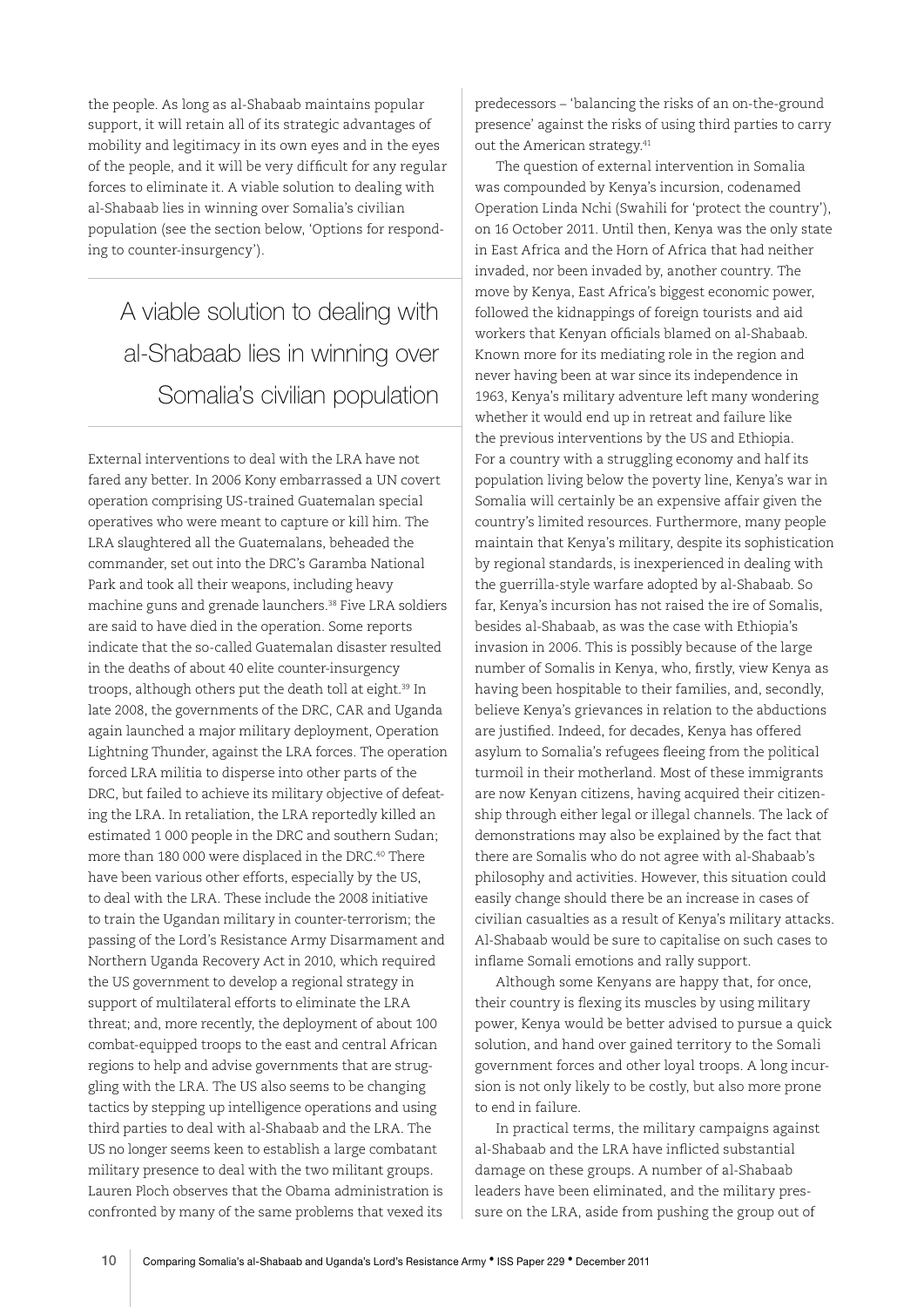northern Uganda, has led to defections and dwindling numbers. The groups have, nonetheless, managed to evolve and adapt to new situations despite being under constant threat. The elusive guerrilla fighters have exploited to their advantage the shortcomings of state security forces and the constraints of international efforts to respond to unconventional wars, partly because of their costly nature.

The issue in Somalia is that, in the political domain, external interventions have provided a propaganda tool to groups opposed to foreign involvement

This paper, however, does not take the simplistic view that suggests that external intervention in the case of the LRA and in Somalia has done more harm than good. While it may be true that some of the actions, particularly in Somalia (including US support for the warlords42 and Ethiopia's incursion in 2006, which drove the ICU out of power), may have been ill-considered, there are many other examples, including funding of peace initiatives and humanitarian interventions in both northern Uganda and Somalia, that have served a very noble cause. The issue in Somalia is that, in the political domain, external interventions have provided a propaganda tool to groups opposed to foreign involvement. This is not new in Somalia. For some time now, various sides to the Somali conflict have employed propaganda tactics, including the use of disinformation, in an effort to shape the trajectory of events or sway popular support and international opinion. There are genuine grievances by Somalis against various foreign incursions into their country. However, propaganda has been added to these grievances, providing fuel to sway the Somali public to side with the Islamic militants, with whom it previously had little in common. As Bruton has observed, Somalia's history shows very clearly that in the absence of international intervention, the country was well 'inoculated' against extreme elements such as al-Shabaab.43

#### OPTIONS FOR RESPONDING TO COUNTER-INSURGENCY

Looking at the case of al-Shabaab and the LRA, most responses have involved armed suppression using a

combination of conventional military operations and other means, such as assassinations and propaganda warfare. These military operations have not been effective in eliminating the problem of insurgency because they often ignore, or fail to address, the gaps the led to the emergence and radicalisation of these groups. Insurgents often thrive on societal problems, and in a society where these problems are widespread and pronounced, it is easier for groups such as al-Shabaab and the LRA to mobilise and radicalise their followers. Both al-Shabaab and the LRA emerged out of real grievances and historical injustices: high levels of social marginalisation and fragmentation, in the case of northern Uganda; and the question of poorly governed, or ungoverned, areas and the abrasive and cruel counter-insurgency tactics deployed by the Ethiopian forces, in the case of al-Shabaab. These issues have been aggravated by perceived cultural threats, often rooted in deeply held, existential notions of domination. These are evidenced by northern Uganda's marginalisation, in the case of the LRA, and incursions by Ethiopia and the West, constituting an oppressive international order, in the case of al-Shabaab. These issues have acted as catalysts to radicalise members of the two groups. Therefore, effective responses call for a deeper understanding of these structural and historical grievances and mistrust. However, this should not rule out the option of constructive modes of engagement, where necessary, regardless of the sensibilities they may offend. In Somalia, for instance, if the Islamist movements of the past, particularly the ICU which created a semblance of order in Somalia, had been constructively engaged, it is plausible that Somalia might today be making meaningful progress towards long-term stability.

# **CONCLUSION**

Evident from this paper is that both al-Shabaab and the LRA emerged out of specific circumstances, and any meaningful responses will also have to deal with those circumstances, namely the structural 'push and pull' factors that underline local grievances. Unfortunately, those states that have responded to groups such as al-Shabaab and the LRA have for too long viewed them largely in terms of threats to their own security. Rarely is the question asked whether these groups have any legitimate grievances. Violence of whatever form in society points to dislocations in the broader social fabric of that society. Therefore, a short-sighted approach that relies only on eliminating 'suspected terrorists' may not work if the structural conditions that motivate individuals to join these groups are not addressed. As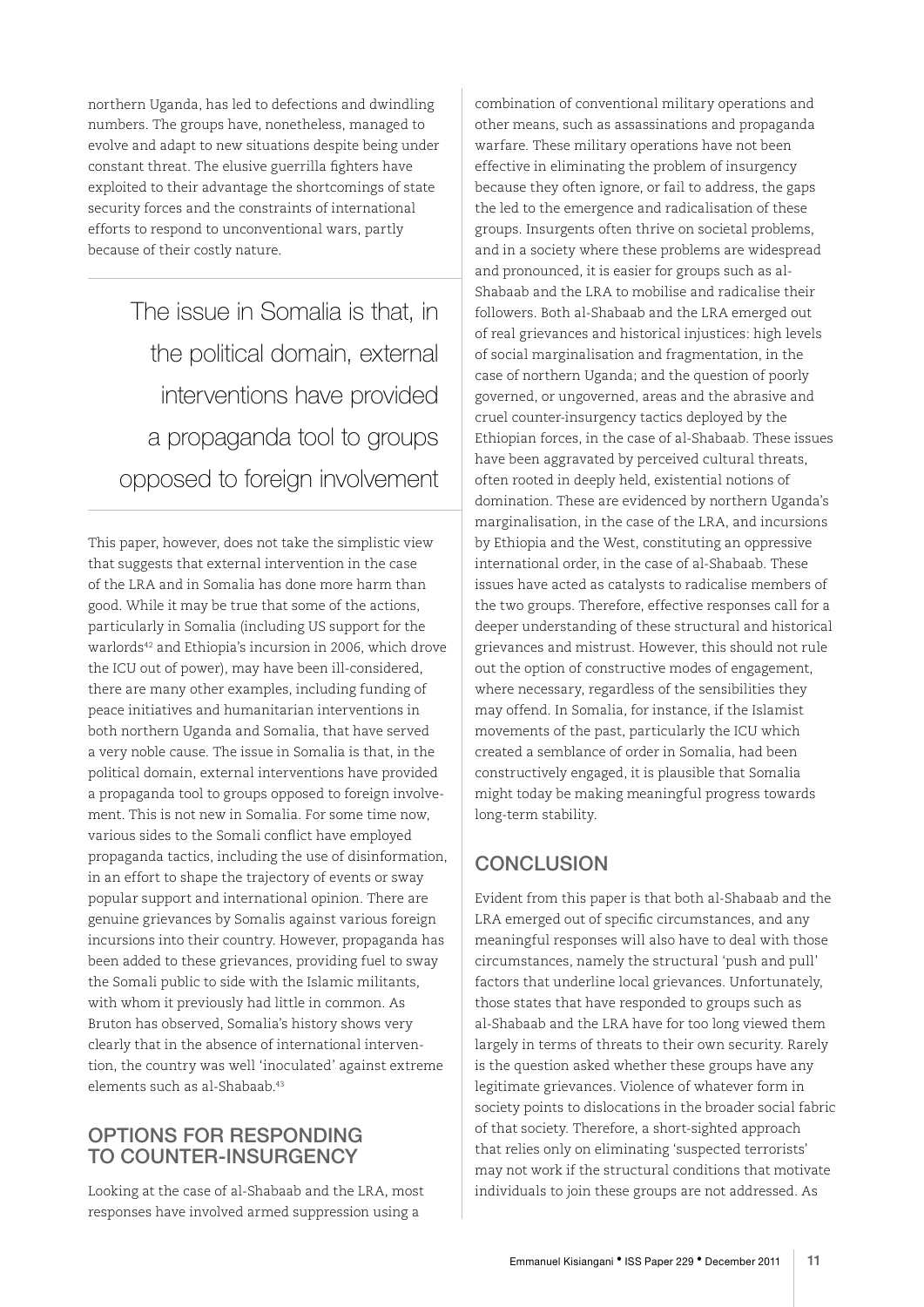witnessed in the case of al-Shabaab, those eliminated are often easily replaced.

The key to successful counter-insurgency is winning over the local population. This calls for an integrated socio-economic and political approach designed to address the local population's needs and make them feel secure. And the local community needs to accept there may be occasions when the reasonable use of force is required against those disturbing their harmony. A victory, therefore, is not about the destruction of the insurgent fighters, but winning the hearts and minds of the local population. External actors can, therefore, only succeed in seizing the moral and political legitimacy from insurgents by addressing the local population's grievances. Relying on military responses alone will simply strengthen the appeal of militant groups and introduce new cycles of terrorism. Success in dealing with insurgency must be assessed by the extent of the community's support for the intervention.

#### **NOTES**

- 1 The ICU was a group of Somali Islamic law courts (Sharia courts) that united in 2006 to form a rival administration to the Western- and African-backed TFG. Labelled by the US as a terrorist group with links to al-Qaeda, the ICU was eventually rooted out in December 2006 by *Ethiopians* with the support of the US. During its six-month period in power, the ICU managed to create a semblance of order and nationhood in Somalia.
- 2 See Amii Omara-Otunnu, *Politics and the military in Uganda, 1890–1985*, London: Macmillan (in association with St Antony's College, Oxford), 1994; Adam Branch, Neither peace nor justice: Political violence and the peasantry in northern Uganda, 1986– 1998, *African Studies Quarterly* 8(2) (2005); Sverker Finnstrom, *Living with bad surroundings: War and existential uncertainty in Acholiland, northern Uganda*, Uppsala: University of Uppsala, 2003; Robert Gersony, *The anguish of northern Uganda: Results of a field-based assessment of the civil conflicts in northern Uganda*, United States Embassy, Kampala: USAID Mission Kampala, n.d.
- 3 For more details on the emergence of the LRA, see Tim Allen and Koen Vlassenroot, *The Lord's Resistance Army: Myth and reality*, London: Zed Books, 2010.
- 4 Ruddy Doom and Koen Vlassenroot, Kony's message: A new Koine? The Lord's Resistance Army in northern Uganda, *African Affairs* 98(390) (1999), 5.
- 5 This paper was completed about a month after Kenya's military incursion and it was still not quite clear whether or not Kenyan troops would manage to eliminate al-Shabaab's influence in southern and central Somalia.
- 6 Roland Marchal, *The rise of a jihadi movement in a country at war: Harakat al-Shabaab al-Mujaheddin in Somalia,* March 2011, www. ceri-sciencespo.com/ressource/shabaab.pdf (accessed 12 October 2011).
- 7 See Rob Wise, *Al-Shabaab*, Case Study Number 2, AQAM Futures Project Case Study Series, July 2011, *csis.org/.../110715\_ Wise\_AlShabaab\_AQAM%20Futures%20Case%...* (accessed 14 September 2011).
- 8 Critical Threats, Al-Shabaab leadership profiles, http://www. criticalthreats.org/somalia/al-shabaab-leadership (accessed 8 November 2011).
- 9 Paula Cristina Roque, Somalia: Understanding al-Shabaab, ISS Situation Report, 3 June 2009.
- 10 Bronwyn Bruton, In the quicksands of Somalia, *Foreign Affairs* (November/December 2009), 9–94.
- 11 Ted Dagne, Uganda: Current conditions and the crisis in north Uganda, Congressional Research Service Report for Congress, 8 June 2011, www.fas.org/sgp/crs/row/RL33701.pdf (accessed 7 November 2011).
- 12 See International Criminal Court, Statement by the Chief Prosecutor Luis Moreno Ocampo on the confirmation of the death of Raska Lukwiya, 7 November 2006, http://www. icc-cpi.int/menus/icc/situations%20and%20cases/situations/ situation%20icc%200204/related%20cases/icc%200204%20 0105/press%20releases/statement%20by%20the%20chief%20 prosecutor%20luis%20moreno%E2%80%90ocampo%20on%20 the%20confirmation%20of%20the%20death%20of%20raska%20 lukwi (accessed 14 October 2011).
- 13 Small Arms Survey, Lord's Resistance Army, http://www. smallarmssurveysudan.org/pdfs/facts-figures/armed-groups/ southern-sudan/HSBA-Armed-Groups-LRA.pdf (accessed 5 November 2011).
- 14 Guy Hammond, Eliminating the Lord's Resistance Army once and for all, 19 October 2011, http://www.stimson.org/spotlight/ eliminating-the-lords-resistance-army-once-and-for-all/ (accessed 14 November 2011).
- 15 Bruton, In the quicksands of Somalia, 79–94.
- 16 Anneli Botha, Are the Ugandan terror attacks a sign of things to come from al-Shabaab? *ISS Today*, 14 July 2010, http://www. the-african.org/blog/?p=269 (accessed 12 August 2011).
- 17 For these types of sentiments, see Michael Scheuer, *Marching toward hell: America and Islam after Iraq*, New York: Free Press, 2008, 314.
- 18 See Jeannie Annan, Christopher Blattman, Dyan Mazurana and Khristopher Carlson, *Women and girls at war: 'Wives', mothers, and fighters in the Lord's Resistance Army*, www.prio.no/ sptrans/185286780/blattman-women@war.1009.pdf (accessed 12 September 2011).
- 19 Anthony Vinci, The strategic use of fear by the Lord's Resistance Army, *Small Wars and Insurgencies* 16(3) (2005), 360–381.
- 20 Allen and Vlassenroot, *The Lord's Resistance Army*, 62.
- 21 Vinci, The strategic use of fear by the Lord's Resistance Army, 371.
- 22 John Hull, Religion And Terror In The Modern World: The Educational Responsibility Of The Church, A summary of the Church and School Lecture 2002. http://www.johnmhull.biz/ Religion&Terror.htm (accessed 27 October 2011).
- 23 Mark Juergensmeyer, *Terror in the mind of God: The global rise of religious violence*, University of California Press, 2004, 9.
- 24 Marchal, *The rise of a jihadi movement in a country at war*.
- 25 Christopher Blattman and Jeannie Annan, The Consequences of Child Soldiering, Households in Conflict Network (HiCN) Working Paper 22, August 2007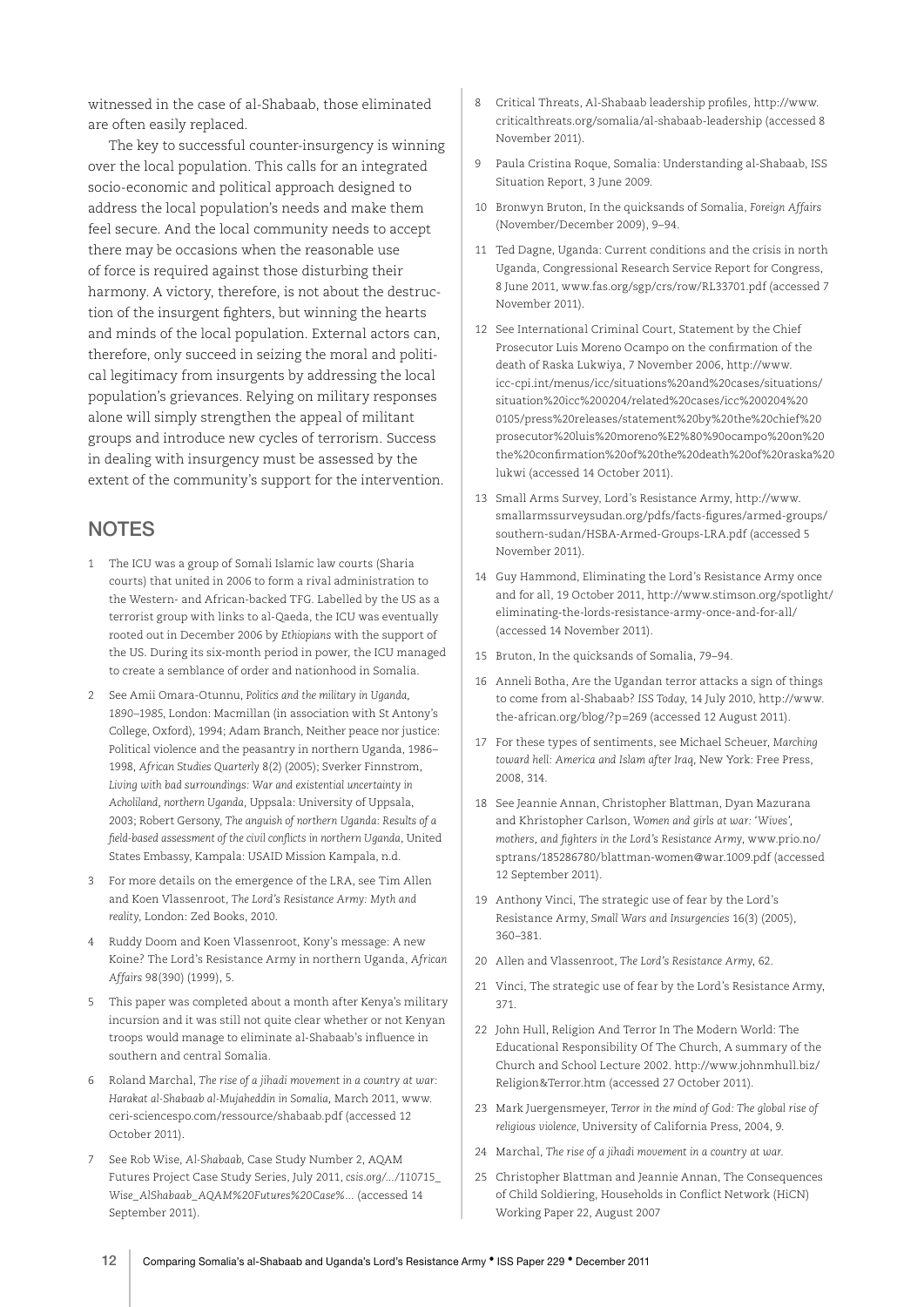- 26 Annan, Blattman, Mazurana and Carlson, *Women and Girls at War*.
- 27 Bernd Beber and Christopher Blattman, The industrial organization of rebellion: The logic of forced labor and child soldiering, unpublished working paper, Yale University, 2009.
- 28 Mohamed Abdi, Al-Qaeda's Yemen branch has aided Somalia militants, US says, http://english.alshahid.net/ archives/21737?utm\_source=English+Alshahid&utm\_ medium=email&utm\_campaign=a9232965ac-RSS\_EMAIL\_ CAMPAIGN (accessed 12 October 2011).
- 29 See Report of the Monitoring Group on Somalia and Eritrea, submitted in accordance with Resolution 1916 (2010), S/2011/433, 18 July 2011, http://www.un.org/ga/search/ view\_doc.asp?symbol=S/2011/433 (accessed 7 November 2011).
- 30 Jeremy Clarke, Eritrea rejects UN report it backs Somali rebels, Reuters, 16 March 2010, http://uk.reuters.com/ article/2010/03/16/idUKLDE62F297 (accessed 5 October 2011).
- 31 Gregory R Copley, Horn, Red Sea braces for instability as Somaliland moves toward Islamist reunification with Somalia, http://oilprice.com/Geo-Politics/Africa/Horn-Red-Sea-Braces-for-Instability-as-Somaliland-Moves-Toward-Islamist-Reunification-With-Somalia.html (accessed 24 October 2011).
- 32 Abdisaid M Ali, The al Shabaab Al-Mujahidiin A profile of the first Somali terrorist organisation, se2.isn.ch/serviceengine/ Files/ESDP/55851/...B0C9.../AlShabaab.pdf (accessed 14 October 2011).
- 33 Ali, The al Shabaab Al-Mujahidiin A profile of the first Somali terrorist organisation*.*
- 34 Mitchell Sipus, The support of al-Shabaab by diaspora, *Forced Migration Review* (March 2011), 29.
- 35 Ibid.
- 36 Julie Cohn, Terrorism havens: Somalia, The Council on Foreign Relations, June 2010, http://www.cfr.org/publication/9366/terrorism\_havens.html (accessed 20 October 2011).
- 37 International Institute for Strategic Studies, Somalia's al-Shabaab steps up attacks, *Strategic Comments*, http://www. iiss.org/publications/strategic-comments/past-issues/volume-16-2010/september/somalias-al-shabaab-steps-up-attacks/ (accessed 20 October 2011).
- 38 Scott Johnson, Hard target: The hunt for Africa's last warlord, *Newsweek*, 15 May 2009, http://www.thedailybeast.com/newsweek/2009/05/15/hard-target.html (accessed 28 September 2011).
- 39 Nyambega Gisesa, Uganda: The rebel leader who sparked US intervention, 18 October 2011, http://allafrica.com/ stories/201110181182.html (accessed 7 November 2011).
- 40 Dagne, Uganda: Current conditions and the crisis in north Uganda*.*
- 41 Cited in Jeffrey Gettleman, Mark Mazzetti and Eric Schmitt, US relies on contractors in Somalia conflict, *New York Times*, 10 August 2011, http://www.nytimes.com/2011/08/11/world/ africa/11somalia.html?\_r=1&pagewanted=all (accessed 18 September 2011).
- 42 Saeed Shabazz, Annan: US wrong to support warlords in Somalia, *Final Call*, http://www.finalcall.com/artman/publish/ World\_News\_3/article\_2716.shtml (accessed 7 November 2011).
- 43 Bronwyn Bruton, Disengaging from Somalia, Interview by Deborah Jerome, http://www.somalilandtimes.net/ sl/2010/424/35.shtml (accessed 8 July 2011).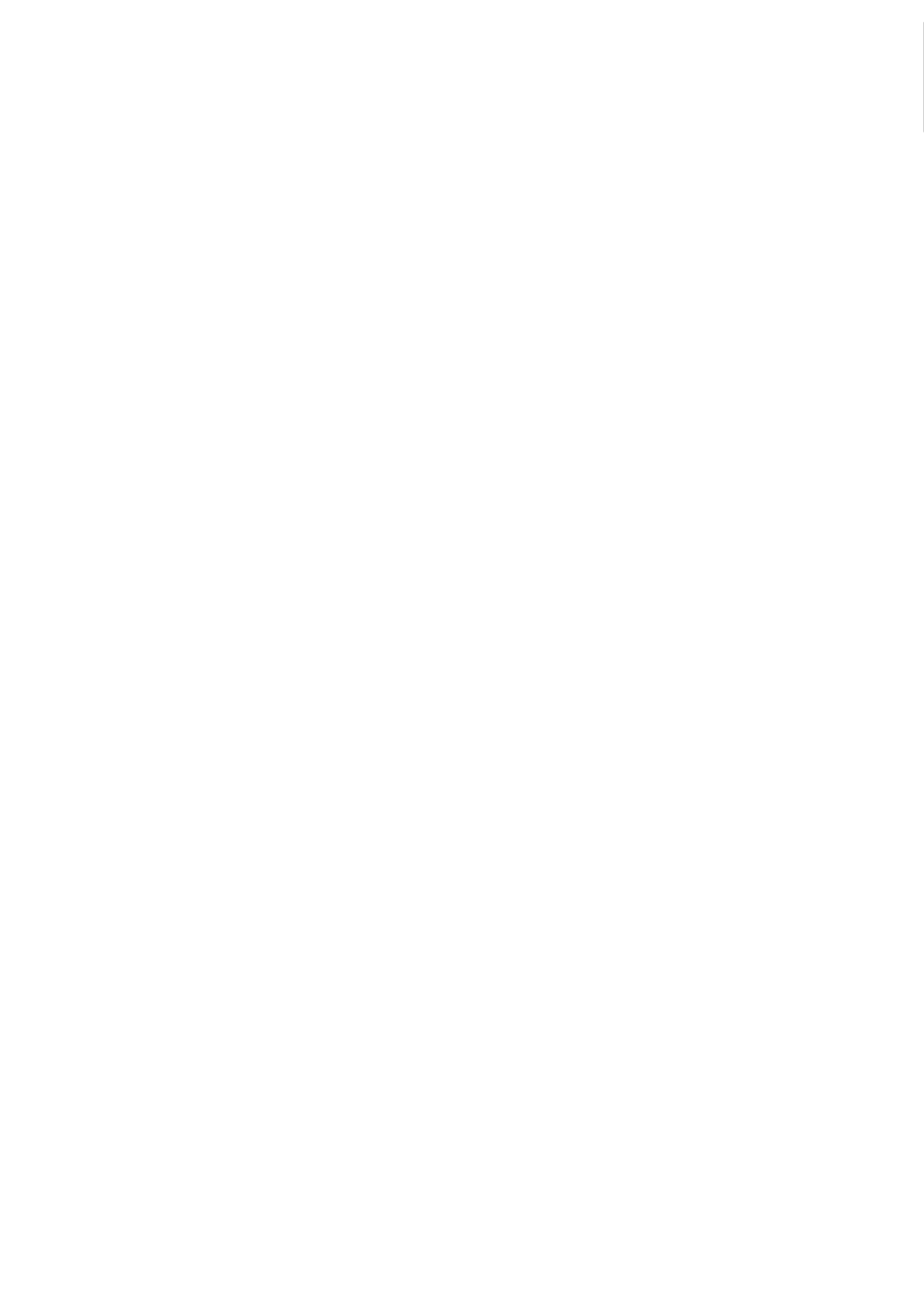

If you would like to subscribe to ISS publications, complete the form below and return it to the ISS with a cheque, or a postal/money order for the correct amount, made payable to the Institute for Security Studies (marked not transferable). Please see ISS website for credit card payment and you may also deposit your payment into the following bank account, quoting the reference: PUBSPAY.

#### ISS bank details: ABSA, Brooklyn Court, Branch Code: 632005, Account number: 405 749 8921

Kindly fax, e.mail or mail the subscription form and proof of payment to: ISS Publication Subscriptions, PO Box 1787, Brooklyn Square, 0075, Pretoria, South Africa. ISS contact details: (Tel) +27 12 346 9500, (Fax) +27 12 346 9570, Email: pubs@issafrica.org Website: www.issafrica.org

Please note that the African Security Review (ASR) will be published by Taylor & Francis. Kindly refer to Taylor & Francis website www.informaworld.com/rasr. subscription requests and inquiries can be forwarded to Helen White (Helen White@ tandf.co.uk).

| PUBLICATIONS                                                                        | <b>SOUTH AFRICA</b> | <b>AFRICAN COUNTRIES*</b> | <b>INTERNATIONAL</b> |  |
|-------------------------------------------------------------------------------------|---------------------|---------------------------|----------------------|--|
| <b>ISS Monographs</b><br>(Approx. 15 per year)                                      | R 370.00            | <b>US\$</b> 75.00         | <b>US\$</b> 95.00    |  |
| <b>ISS Papers</b><br>(Approx. 12 per year)                                          | R 150.00            | <b>US\$</b> 30.00         | <b>US\$</b> 40.00    |  |
| <b>SA Crime Quarterly</b><br>(4 issues per year)                                    | R 115.00            | <b>US\$</b> 25.00         | <b>US\$</b> 35.00    |  |
| <b>Comprehensive subscription</b><br>(Monographs, Papers and SA Crime<br>Quarterly) | R 600.00            | <b>US\$ 130.00</b>        | <b>US\$ 170.00</b>   |  |
|                                                                                     |                     |                           |                      |  |

| SUBSCRIPTIONS                     | <b>INDICATE COST</b> |                                    |
|-----------------------------------|----------------------|------------------------------------|
| <b>ISS Monographs only</b>        |                      | The mission of the                 |
| <b>ISS Papers only</b>            |                      | <b>ISS</b> is to<br>conceptualise, |
| <b>SA Crime Quarterly only</b>    |                      | inform and enhance                 |
| <b>Comprehensive subscription</b> |                      | the security debate                |
| <b>TOTAL</b>                      |                      | in Africa                          |

ce

te

Angola: Botswana: Burundi: Congo-Brazzaville: Democratic Republic of the Congo: Gabon. Kenya, Lesotho, Madagascar: Malawi, Mauritius: Mozambique: Namibia: Reunion; Rwanda; Seychelles; Swaziland; Tanzania; Uganda; Zambia; Zimbabwe (formerly African Postal Union countries).